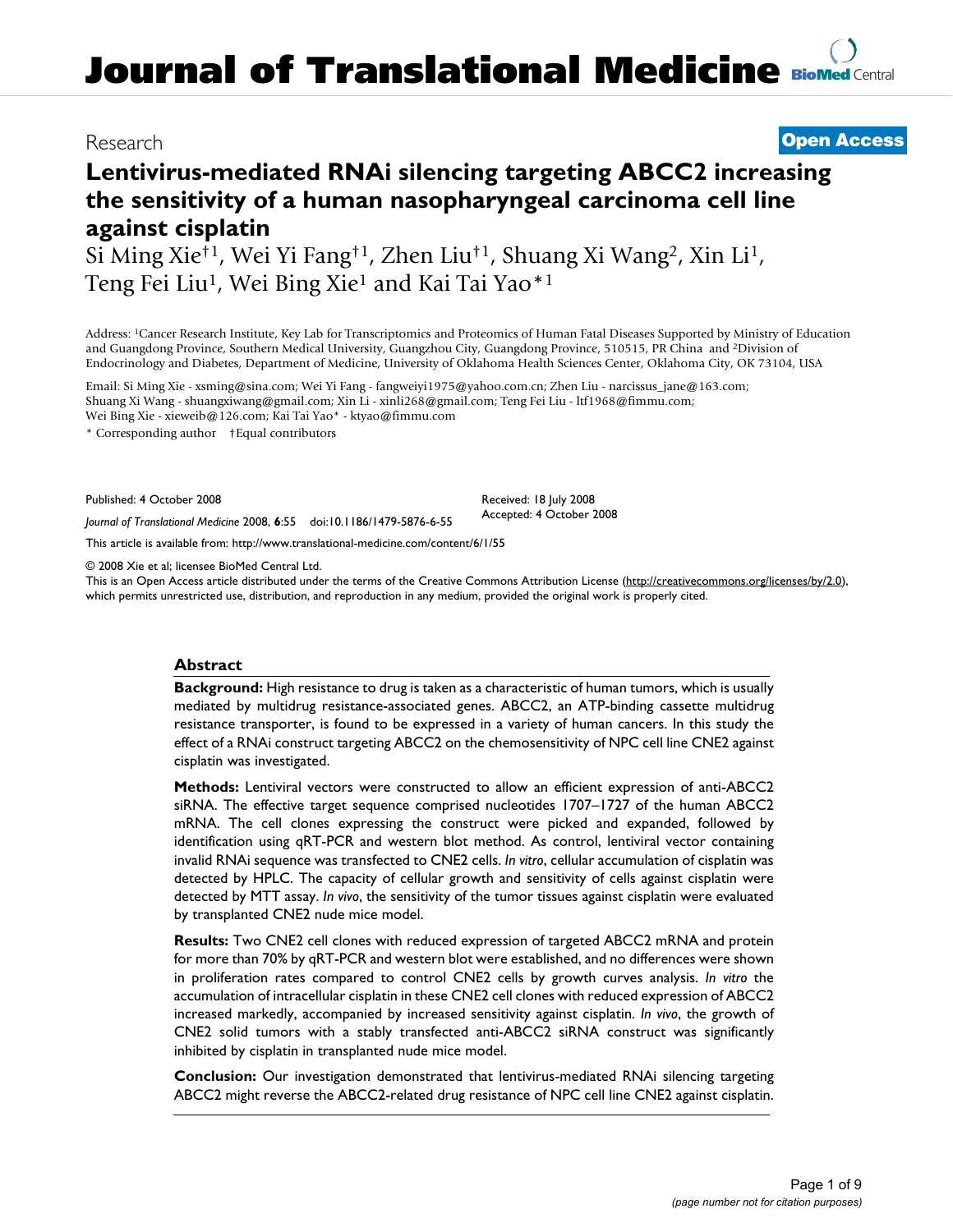#### **Background**

Nasopharyngeal carcinoma (NPC) is a common malignant epithelial tumor in Southern China with an unusually high incidence (10–150/100,1000 per year)[1]. NPC originates from a hidden anatomical site, and is more closely associated with advanced clinical stage with higher incidence of invasion and metastasis at the time of presentation to the first biopsy. Therefore, chemotherapy treatment is a necessary ancillary method for these NPC patients [2-4]. Of all the chemotherapy drugs, cisplatin is the most effective cytotoxic agent used in NPC treatments. However, inherent and acquired resistance to the drug limits its applications in NPC chemotherapy, which may account for the failure of chemotherapy for patients with advanced NPC. Currently much interest in the mechanisms responsible for cisplatin-resistance is given, but none is fully understood. Reduction in cellular accumulation of cisplatin is one of the principal mechanisms of resistance, which may be ascribed to an increase in drug efflux. The adenosine triphosphate binding cassette (ABC) transporter families, whose products represent membrane proteins, have the capability to use energy to drive the transporters of various molecules across the cellular membrane, and are confirmed to be associated with anticancer drug transporter [5,6].

Of all the ABC transporters, ABCC2, also designated MRP2 or cMOAT, had been identified to confer cellular resistance of tumor cells to various anticancer drugs including cisplatin [7]. A 10-fold increase in resistance has been demonstrated in cells overexpressing MRP2 by gene transfection [8]. The increased level of ABCC2 mRNA in some human carcinoma cell lines was associated with relative cisplatin resistance owing to reducing intracellular accumulation of cisplatin and decreasing DNA adduct formation[7,9-11]. On the other hand, reduced expression of ABCC2 mRNA could increase the sensitivity of these cells against cisplatin [12-14]. Interestingly, Pawel [8] found that ABCC2 can be localized in the nuclear membrane of ovarian carcinomas, which was associated with response to chemotherapy. Given that DNA is the primary target of cisplatin [5], this finding strongly indicates that there is a close relationship between ABCC2 expression and cisplatin-resistance.

Until now, there was never any evidence that has shown a relationship between ABCC2 expression and cisplatinresistance in NPC. In this investigation, small interfering RNA (siRNA) technique using lentivirus vector was applied to specifically inhibit the expression of ABCC2 in a NPC cell line CNE2, and HPLC was used to detect the intracellular accumulation of cisplatin, followed by determination of cisplatin cytotoxicity. Finally *in vivo* model was used to evaluate the efficacy of cisplatin to transplanted tumors.

#### **Methods**

#### *Cell lines and animals*

The human NPC cell lines CNE1, CNE2, 5–8F, 6–10B, and HONE1 were grown in RPMI-1640 medium (Hyclone, Logan, UT) supplemented with 10% fetal calf serum (ExCell, Shanghai, China) and 1% L-glutamine [15]. NP69, a human immortalized nasopharyngeal epithelial cell line, was grown in defined-KSFM medium supplemented with EGF (Invitrogen, Carlsbad, CA) [16]. Human embryonic kidney cell line 293FT was grown in DMEM supplemented with 10% fetal calf serum (Hyclone, Logan, UT) [17]. All cell lines were cultured at 37°C in a humidified atmosphere of 5%  $CO<sub>2</sub>$ . BALB/c nude mice, 4–6-weeks-old, weighing 18–22 g at the start of the study, were used.

#### *Detection of ABCC2 mRNA levels in NPC cells by Quantitative RT-PCR*

Expression of ABCC2 mRNA in NPC cell lines was detected compared to that in NP69 cell line. Total RNA was isolated by using Trizol reagent (Invitrogen, Carlsbad, CA) according to the manufacturer's instructions. Quantitative RT-PCR was carried out using a MX3000P instrument (Stratagene, Cedar Creek, TX) and SYBR® Premix Ex Taq™ kit (Takara bio, Otsu, Japan) to detect the mRNA level of ABCC2, with ACTB (β-actin) as a normalizing control. The specific PCR primer sequences of these genes designed by Primer premier 5.0 software were as follow: ABCC2 forward: 5'-CTC ACTTCAGCGAGACCG-3'; ABCC2 reverse: 5'-CCAGCCAGTTCAGGGTTT-3'; ACTB forward: 5'-CACCCAGCACAATGAAGAT-3'; ACTB reverse: 5'-CA AATAAAGCCATGCCAAT-3'. Cycling conditions were used as described previously [17]: 95°C for 10 min to activate DNA polymerase, followed by 45 cycles of 95°C for 15 s, 55°C for 20 s, and 72°C for 10 s. Specificity of amplification products was confirmed by melting curve analysis. Independent experiments were done in triplicate. For mRNA quantification, samples were normalized against the expression of ACTB mRNA. The NPC cell line with the highest expression of ABCC2 was chosen for the next step.

#### *Design of anti-ABCC2 RNAi sequence and construction of shRNA expressing vectors*

Two different ABCC2-specific target sequences were chosen according to online siRNA tools of Invitrogen [http://](http://www.invitrogen.com/rnai) [www.invitrogen.com/rnai](http://www.invitrogen.com/rnai) using the ABCC2 reference sequence (Gene Bank Accession No. [NM\\_000392.2](http://www.ncbi.nih.gov/entrez/query.fcgi?db=Nucleotide&cmd=search&term=NM_000392.2)). The target sequences of ABCC2-A (5'-GCTGGCCTTTAGT-CAACTACA-3') and ABCC2-B (5'-GCAGCTGGATTACAT-GCTTCC-3') are homologous to nt 1707–1727 and 3398–3418 of the ABCC2-specific mRNA, respectively, followed by shRNAs chemically synthesized and lentivirus vector constructed as described previously [18], with invalid RNAi sequence (5'-GCAGGAGCTATGCTAC-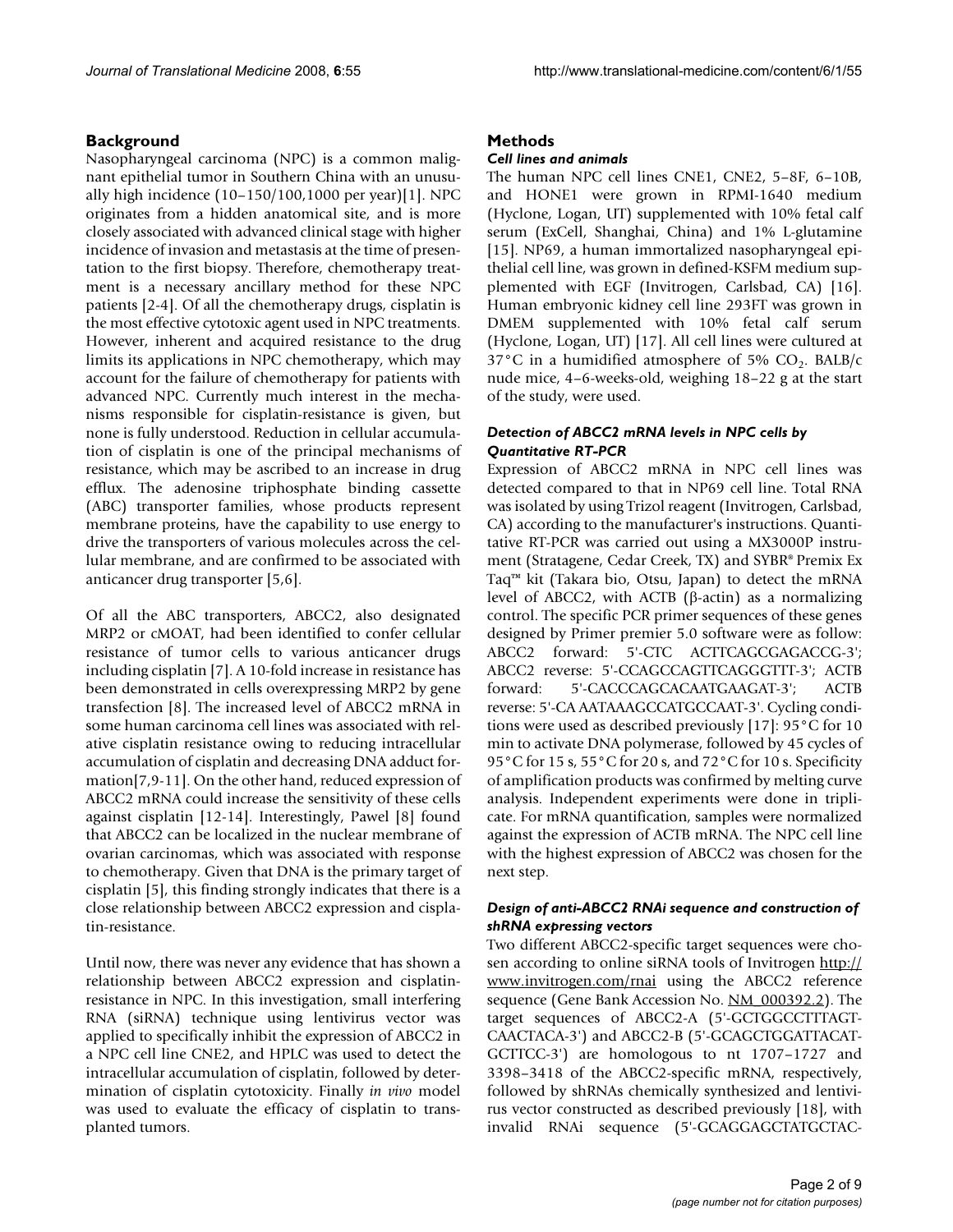CATCA-3') as negative control. The correct insertion of the specific shRNA was further confirmed by sequencing.

#### *Treatment of CNE2 cells with shRNA-encoding expression construct*

The ABCC2-specific shRNA-encoding expression construct and optimized ViraPower™ Packaging Mix were cotransfected to 293FT cell line using the lipofectamine 2000 (Invitrogen, Carlsbad, CA) to produce lentivirus stock, with ABCC2-shRNA negative construct as negative control. After the titer was determined, the lentivirus stock was transfected to NPC cell line CNE2 according to the manufacture recommendations of BLOCK-iT™ Lentiviral RNAi Expression System (Invitrogen, Carlsbad, CA). For stable silencing of ABCC2, the transfected CNE2 cell line was selected by blasticidin, followed by blasticidin-resistant colonies picked, expanded and analyzed separately. By using MTT (3-(4, 5-dimethylthiazol-2-yl)-2, 5-diphenyltetrazoliumbromide) (Sigma, Louis, MO, USA.) cell viability assay, routine checks of the cell growth for 7 days were performed to assess the viability of the transfected cells [18].

#### *Analysis of ABCC2 mRNA levels by quantitative RT-PCR*

Total RNA of these cell clones was isolated and quantitative RT-PCR was performed to detect the mRNA level of ABCC2 as described above. Each sample was measured at least three times.

#### *Analysis of ABCC2 protein levels by western blot*

After proteins of all cells were prepared, western blot method was performed as described previously [18]. Rabbit anti-ABCC2, with mouse anti-beta-actin (Boster, Wuhan, China) as normalized control, was used to detect the modulation of ABCC2 protein level, accompanied by the analyses of the *Image-Pro® Plus* software.

#### *Drug accumulation assays by high performance liquid chromatograph*

One day after cells were seeded in 25 cm2 flasks, cisplatin (10 μg/ml) was added to the flasks. Two hours later, cells were harvested and counted, with total 106 cells to be used. After washing by RPMI-1640 for three times, cell pellets were collected and resuspended in 0.3 ml distilled water, followed by freeze/thaw for 5 times to breakdown the cells. After centrifuging at 12,000 r.p.m for 30 minutes, supernatant was collected to be used. Detection of cisplatin was performed by high performance liquid chromatograph (HPLC) (series 1200, Agilent, Santa. Clara, CA, USA) as described previously [19]. Cisplatin standard solutions ranging from 5–80 μg/ml were used for preparation of calibration curve.

#### *Cytotoxicity assays by MTT*

Sensitivity of cells against cisplatin was determined using the MTT assay. Cells were seeded in 96-well plates at a density of  $5 \times 10^3$  cells per well. Various gradient concentration of cisplatin (Qi Lu Pharmaceutical Factory, Jinan, China) ranging from 0.5–32 μg/ml were added to each well 24 hours after seeding. After 48 hours of incubation under normal culture conditions, MTT was added at a final concentration of 5 mg/ml. Four hours later, DMSO (Sigma, Louis, MO, USA.) was added to dissolve the crystal with shaking horizontally for ten minutes [20]. The OD value of 570 nm wavelength was measured by microplate reader (Bio Rad, Hercules, CA). The IC50 value, defined as the drug concentration required to reduce cell survival to 50% determined by the relative absorbance of MTT, was assessed by probit regression analysis in SPSS11.5 statistical software.

#### **In Vivo** *Treatments*

Cells were cultured in 75 cm2 flask. Cell suspensions of 106 cells were transplanted subcutaneously in BALB/c nude mice. A tumor mass of 50 mg was evident in all mice on day 7 after transplantation. The mice were divided into two groups, with 5–8 animals in each group. The animals in group 1, as normalized control, received physiological saline i.p., and group 2 received cisplatin i.p. at 3 mg/kg once a week for 3 continuous weeks. The tumor weight was evaluated at day 4, 7, 11, 14, 18 and 21. Two orthogonal diameters of the tumors were measured with vernier calipers. The following formula for measuring the tumor weight was used: *Weight* = (*length* × *width*<sup>2</sup>*)/2* [21]. Tumors with weights outside the range of 50–200 mg at the start of the treatment were excluded from the study. After exclusion, there were 4–6 animals left in each group. On day 21 after treatment, all mice were killed and the tumor tissues were collected and fixed in 10% formalin. Immunohistochemistry method was used to detect the expression of ABCC2 in tumor tissues. Relative tumor size (RTS) was calculated as the tumor volume at the time of measurement divided by that of treatment. The mean RTS value was plotted as function of time for various treatment groups. Tumor growth inhibition was determined as the ratio of treated: control (T: C), which was calculated as mean RTS of cisplatin treatment groups divided by the mean RTS of normal saline groups. The T: C value of <42% is the minimum level for determining that a treatment regime has activity [21].

#### *Statistic analysis*

The data of quantitative RT-PCR, MTT, IC50, intracellular accumulation of cisplatin and the relative tumor size were expressed as mean  $\pm$  SD value. Statistical analysis for relative tumor size were carried out by repeated measures, and other data by ANOVA, with LSD test for multiple compar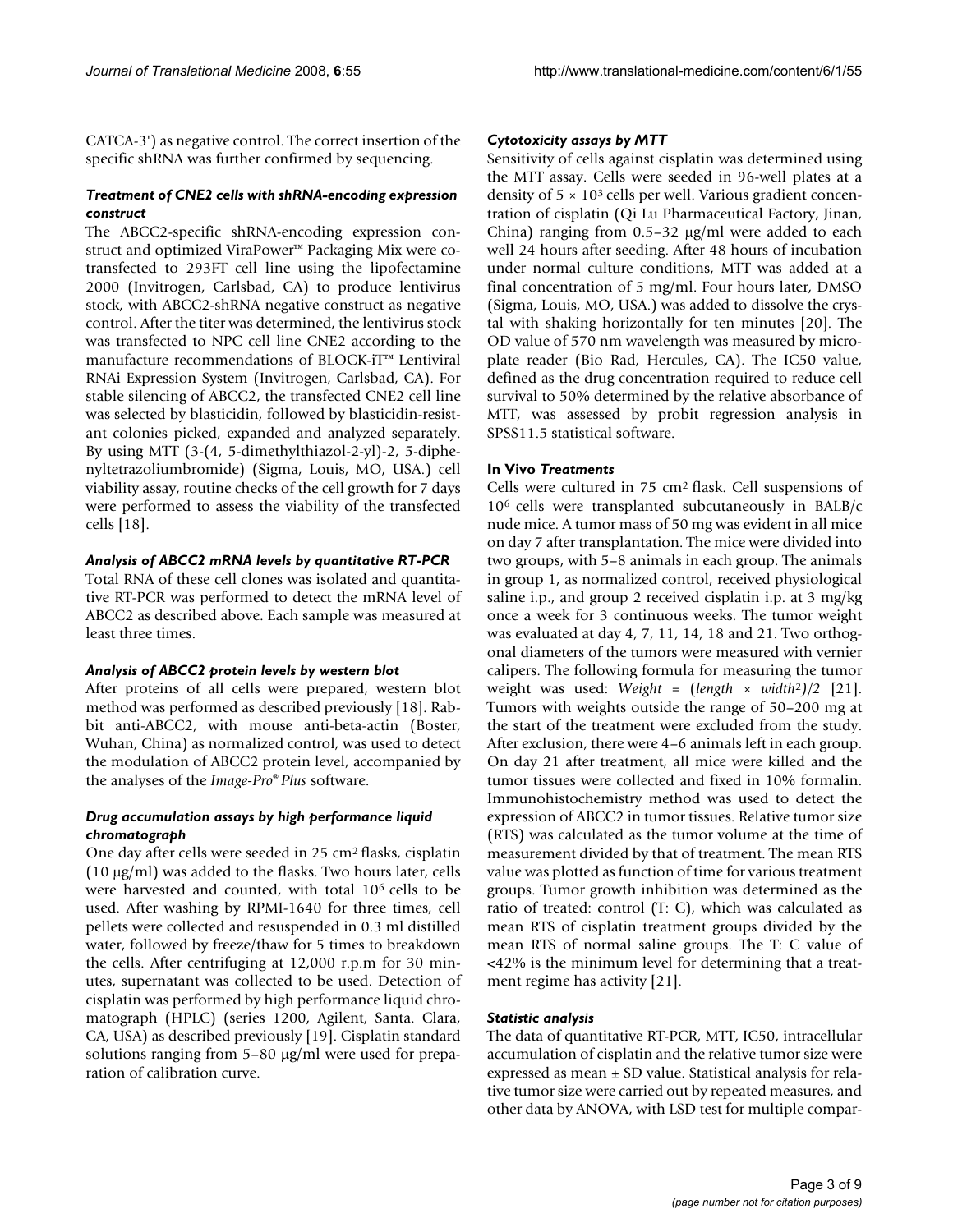isons in statistical package SPSS 11.5. The results were considered statistically significant at *P* < 0.05.

#### **Results and discussion**

#### *ABCC2 mRNA is highly expressed in CNE2 cell line*

ABCC2 is normally expressed on the apical membrane of hepatocytes, and encodes a major organic anion transporter in the canalicular membrane of hepatocytes [11]. In human cancer cell lines including head and neck squamous cell carcinoma, ovarian carcinoma, hepatoma, and so on, the expression of ABCC2 has also been found [11,12]. However, little research on the expression of ABCC2 in NPC cell lines has been reported. In this investigation, the expression of ABCC2 mRNA was found in NPC cell lines, with the highest expression in CNE2 cell line compared to human immortalized nasopharyngeal epithelial cell line NP69 by quantitative RT-PCR method (Fig. 1A), which indicated that CNE2 cell line is a suitable cell model for RNAi targeting ABCC2 mRNA.

#### *Lentivirus-mediated RNAi silencing inhibited the*

*expression of ABCC2 mRNA and protein in CNE2 cell line* It has been demonstrated that RNAi can achieve effective, stable gene silencing in diverse biological systems and will assist in elucidating gene functions in numerous cell types including primary cells [22]. Two different siRNA constructs, ABCC2-A and ABCC2-B, were used to silence the mRNA expression of ABCC2 in CNE2 cell line, with negative construct as control (named as CNE2/shABCC2-). As a result, the gene silencing efficacy of ABCC2-A was





1:CNE2 2:shABCC2-1 3: shABCC2-2 4 shABCC2-



#### Special siRNA targeting ABCC2 silences the mRNA **Figure 1** and protein expressions of ABCC2 in NPC cells

**Special siRNA targeting ABCC2 silences the mRNA and protein expressions of ABCC2 in NPC cells**. (A) Expression of ABCC2 mRNA in NP69 and human NPC cell lines by quantitative RT-PCR. N = 3, \**P* < 0.05 *vs*. NP69. (B and C)Analysis of ABCC2 expression levels in CNE2 cells treated with ABCC2-shRNA construct (ShABCC2-1 and shABCC2-2) and negative construct (ShABCC2-). (B) The expressions of ABCC2 mRNA detected by quantitative RT-PCR. (C) The expressions of ABCC2 protein detected by western blot. Data were expressed as mean ± SEM value. N = 3, \**P* < 0.05 *vs*. CNE2.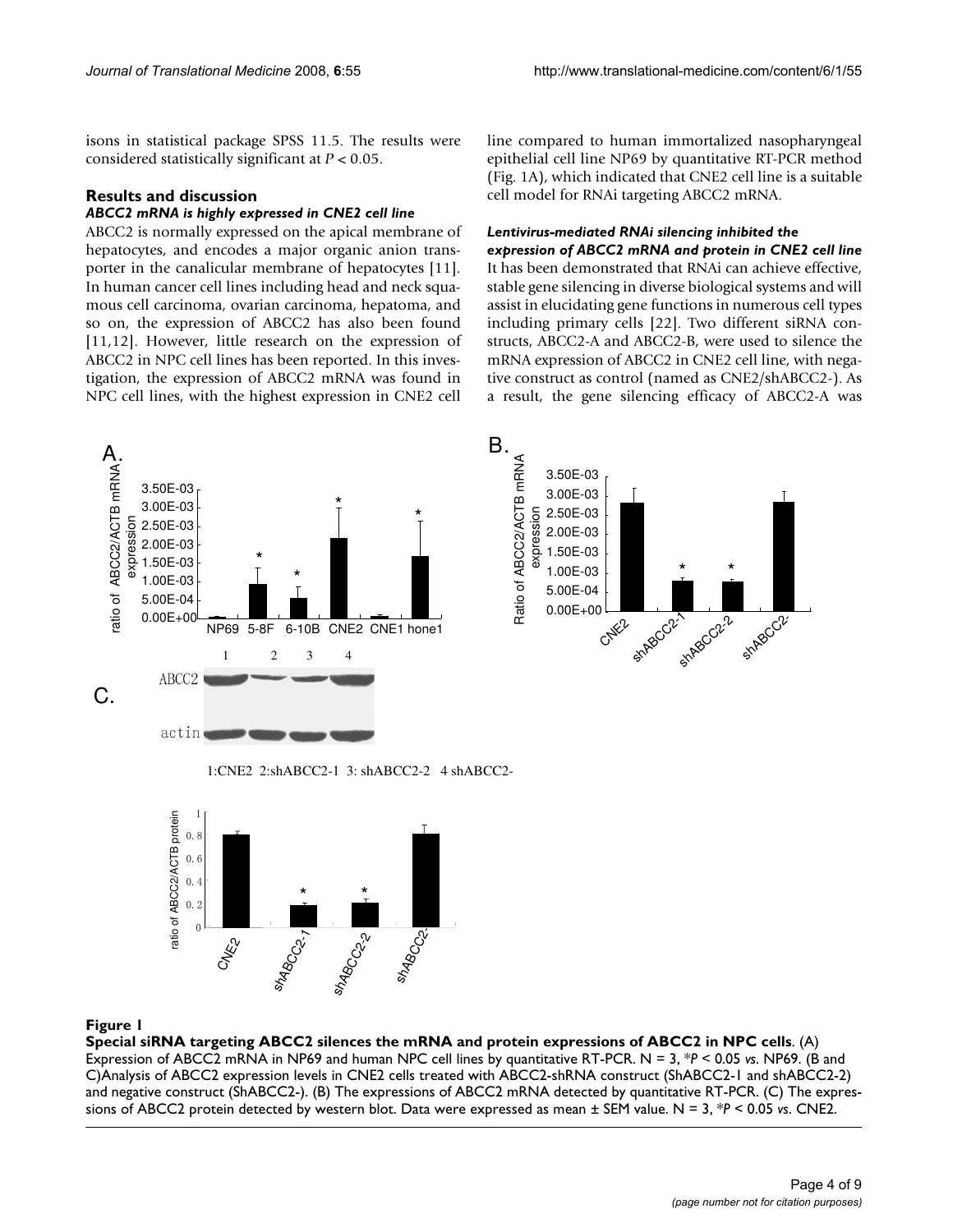stronger than that of ABCC2-B (data not shown). After ABCC2-A siRNA construct was transfected into CNE2 cells, twelve cell clones with stably expressed ABCC2 shRNA were picked, cultured and analyzed separately. ABCC2 mRNA expression in these cell clones was compared to that in parent CNE2 cells and negative control (CNE2/shABCC2-) by quantitative RT-PCR. As a result, two cell clones showed decreased level of ABCC2 mRNA expression for about 72%, and named as CNE2/ shABCC2-1 and -2, respectively (Fig. 1B).

To further confirm the specificity of siRNA-mediated silencing of ABCC2, the detection of ABCC2 protein expression of the selected cell clones was determined by western blot. As shown in Fig. 1C and 1D, ABCC2 protein expression of both cell clones, CNE2/shABCC2-1 and -2, was decreased by 76% and 74%, respectively.

The results of quantitative RT-PCR and Western blot assays revealed that expression of ABCC2 in two selected cell clones was markedly decreased, which demonstrated that RNAi technique was an effective way to modulate the ABCC2 expression in CNE2 cell line. The selected cell clones, CNE2/shABCC2-1 and -2, were used as the knockdown cell model of ABCC2 in subsequent experiments.

The cellular target of cisplatin has long been believed to be DNA, for it has been shown to bind DNA and cause the DNA duplex to bend and unwind. Interestingly, it had been reported that after treatment with RNAi targeting ABCC2, decreased nuclear membranous ABCC2 protein expression in the cisplatin-resistant cancer cell lines was also observed [14]. As demonstrated previously, ABCC2 is localized in the nuclear membrane of cisplatin-resistant cells, and nuclear membranous localization of ABCC2 correlated with resistance against cisplatin in ovarian carcinoma cells [11,23]. Thus, ABCC2 may protect the nucleus from formation of platinum-DNA adducts by driving cisplatin out of the nucleus. However, it still need to be studied in CNE2/shABCC2 cell clones.

#### *Down-regulated expression of ABCC2 by siRNA increased the intracellular accumulation of cisplatin*

Atomic absorption spectroscopy has been the most commonly used technique for cisplatin determination. However, this procedure involves complicated handling of the samples. High performance liquid chromatography (HPLC) is a rapid, economic and validated way to determine the accumulation of cisplatin in plasma, cancer cell and tumor samples [24]. Therefore, HPLC was used to detect the cellular accumulation of cisplatin in CNE2 cells. As shown in Fig. 2A, a symmetrical peak for typical chromatograms of cisplatin was shown, and retention time for the cisplatin was about 1.55 min. A typical linear relationship ( $R^2$  = 0.9965) was found between peak height and

gradient concentration of cisplatin (Fig. 2B). The equation obtained from this calibration curve was  $y = 1.59x +$ 17.917(*y* stands for peak height of cisplatin and *x* stands for concentration of cisplatin). Based on this equation, the concentration of cisplatin for each sample was determined. As a result, intracellular accumulation of cisplatin in CNE2/shABCC2-1 and -2 cell clones were enhanced by 2.66 and 3.11 folds respectively (Fig. 2C). These data showed that intracellular accumulation of cisplatin in CNE2 cells with decreased expression of ABCC2 was more than that in parent CNE2 cells, which indicated that ABCC2 protein has the capacity to drive cisplatin out of the CNE2 cells.

#### *ABCC2 siRNA increased the sensitivity of cisplatin in CNE2 cells without changing the cell viability*

To assess the cell viability, CNE2, CNE2/shABCC2-1, CNE2/shABCC2-2 and CNE2/shABCC2 cells were seeded onto 96-well microplates. Cellular growth was determined by a continuous 7-day MTT assay, and growth curve was made according to these OD values alterations of MTT assay. No significant difference was found between the cell growth of these cells (Fig. 3A), which indicate that the viability of cells was influenced neither by the transfection procedure, nor by ABCC2 gene.

To evaluate the sensitivity against cisplatin, these cells were seeded onto 96-well microplates and various concentrations of cisplatin (0.5–32 μg/ml) were added to each well, followed by MTT assay and cell growth inhibition rate determined. Sensitivity of CNE2/shABCC2-1 and -2 against cisplatin was increased by 83% and 78%, respectively, compared to control cells in terms of IC50 (Fig. 3B). Interestingly, a similar result was also shown in the cisplatin-resistant ovarian carcinoma cell line with the treatment of RNAi targeting ABCC2 [14]. Here, our *in vitro* data suggest that reduced ABCC2 expression can influence the cytotoxicity of cisplatin to CNE2 cells by increasing intracellular accumulation of cisplatin.

#### **In vivo** *antitumor effect of cisplatin*

It is well known that many solid tumor are not sensitive to chemotherapy in clinic, which may be ascribed to abnormal expression of multidrug resistance associated genes. ABCC2 is an ATP-binding cassette transporter mediating multidrug resistance of cancer chemotherapy. Although there is a notable correlation between the increased sensitivity of cisplatin and decreased ABCC2 expression in CNE2 cell line *in vitro*, *in vivo* antitumor effect of cisplatin using nude mice model had to be further evaluated.

CNE2/shABCC2-1 cell line, which was more sensitive against cisplatin, was applied to this model. The expression of ABCC2 in parent CNE2 and CNE2 negative con-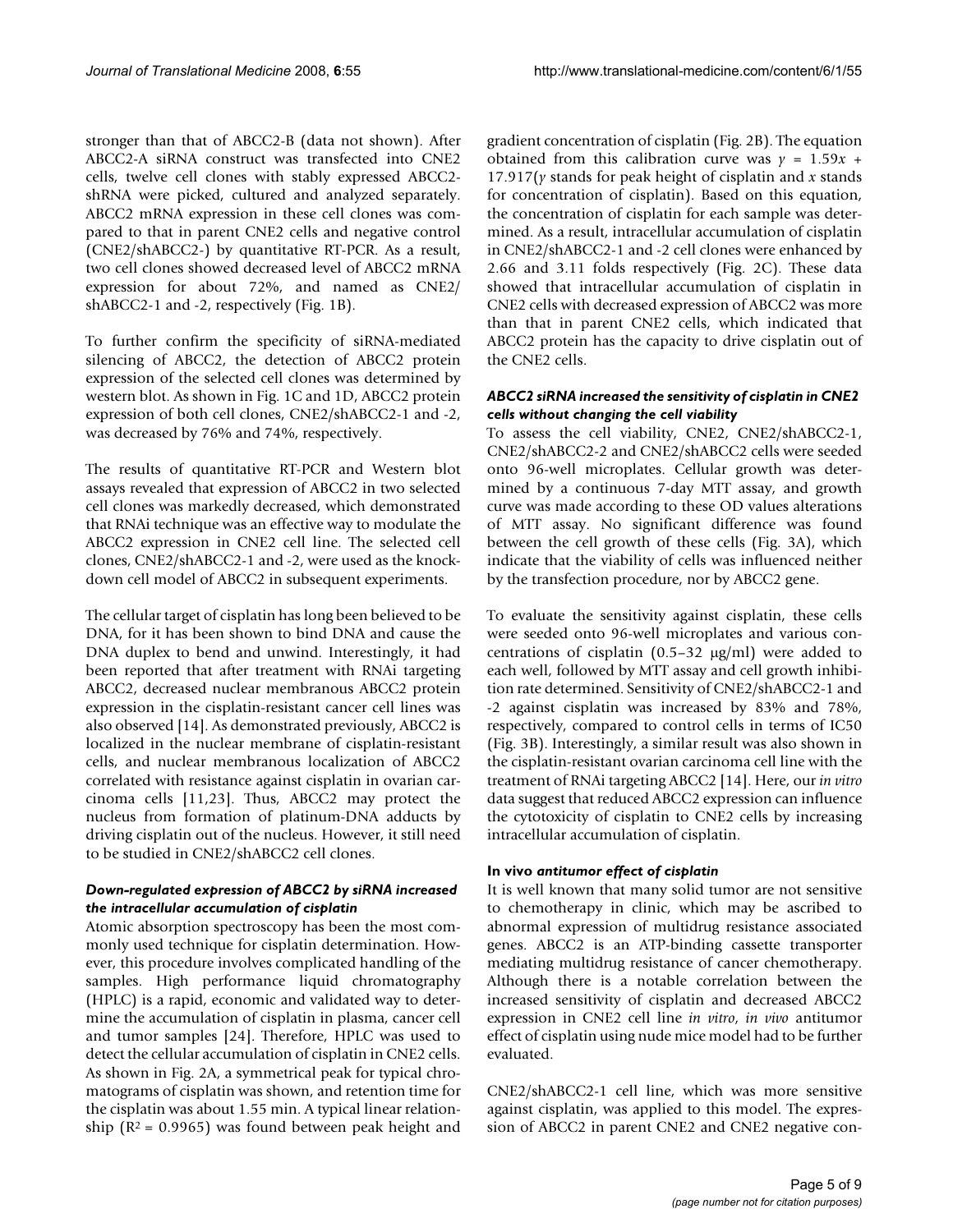

#### Figure 2

**ABCC2 siRNA increased the intracellular accumulation of cisplatin**. (A) A typical chromatogram for total analysis of cisplatin from CNE2 cells exposed to cisplatin for 2 h using HPLC determination. (B) Calibration curve for gradient concentration of cisplatin within the range of 5–80  $\mu$ g/ml. A typical linear relationship (R<sup>2</sup> = 0.9965) was found between peak height and concentration of cisplatin. (C) The cellular accumulation of cisplatin in CNE2 cells treated with ABCC2-shRNA construct (ShABCC2-1 and shABCC2-2) and negative construct (ShABCC2-). The concentration of cisplatin were determined according to the calibration curve of cisplatin. Data were expressed as mean ± SEM value. N = 3, \**P* < 0.05 *vs*. CNE2.

trol solid tumors were positive, while in CNE2/shABCC2- 1 solid tumor it was weak (Fig. 4A), which indicate that RNAi technique targeting ABCC2 is also effective in nude mice model. The solid tumor of CNE2/shABCC2-1 with weak positive ABCC2 expression was more sensitive to cisplatin treatment than that of parent CNE2 and negative control with positive ABCC2 expression. The growth speed of CNE2/shABCC2-1 tumor after cisplatin treatment was inhibited compared to other two control group (*P* < 0.05) (Fig. 4B and Tab. 1). After cisplatin was administered, the tumor growth was arrested from 18 days on, with T: C value for CNE2/shABCC2-1 smaller than 42% (36% for 18-day and 40% for 21-day) which is the minimum level for determining that a treatment regime has activity (Fig. 4C). These results suggest that ABCC2 protein can efficiently mediate the sensitivity of cisplatin to CNE2 cell line *in vivo*.

Cisplatin is one of the most used drugs in chemotherapeutic treatment for NPC. Our results including *in vitro* and *in vivo* data indicate that ABCC2 may play an important role in modulating the response of CNE2 cell line against cisplatin. Thus, targeting ABCC2 may be a promising strategy to overcome the cisplatin-resistance in NPC. Because of the effectiveness and specificity of RNAi technology, therapeutic approach of siRNA targeting ABCC2 gene may be applicable in preventing and reversing ABCC2-depending cisplatin resistance in NPC.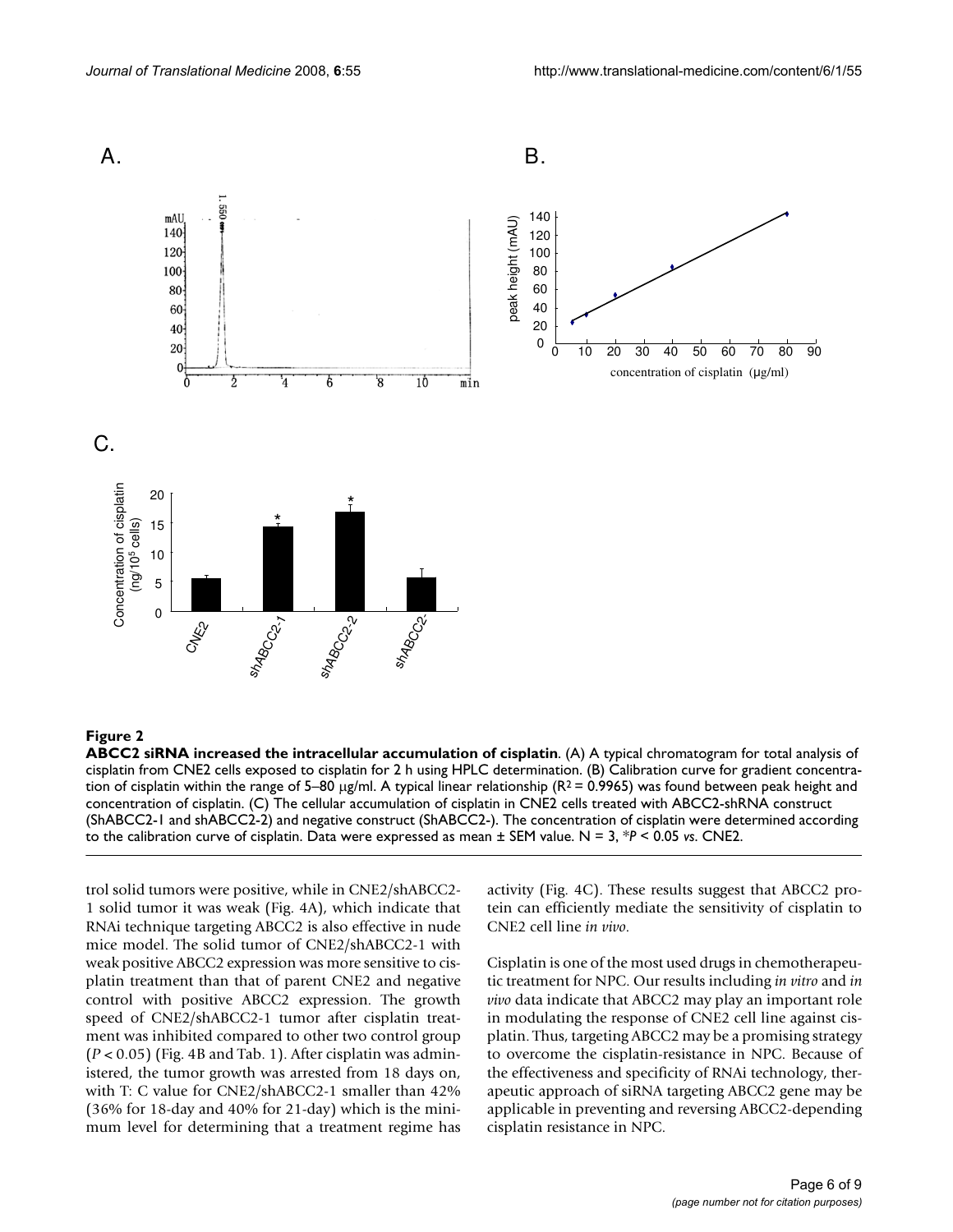

#### $\bf{Figure~3}$  the sensitivity of ciseling the sensitivity of ciseling the cellular viability of cellular viability of cellular viability of cellular viability of cellular viability of cellular viability of cellular viability o

**Silencing of ABCC2 by siRNA increased the sensitivity of cisplatin in CNE2 without changing the cellular viability**. (A) Cellular growth curve. The cell growth viability was assessed by MTT method for 7 days. (B) Modulation of sensitivity against cisplatin for CNE2 cells. MTT method was used to determined the IC50 value of cisplatin to CNE2 cells treated with ABCC2-shRNA construct (ShABCC2-1 and shABCC2-2) and ABCC2-shRNA negative construct (ShABCC2-). Data were expressed as mean ± SEM value. N = 3, \* *P* < 0.05 *vs*. CNE2.

#### **Conclusion**

In conclusion, siRNA targeting ABCC2 can markedly reduce the expression of ABCC2 mRNA and protein, which results in an increased intracellular accumulation of cisplatin in NPC cell line CNE2 and noticeably enhances the sensitivity of CNE2 cells against cisplatin. Our *in vivo* model also confirmed that after treatment with cisplatin, the growth speed of tumor of the ABCC2-knockdown CNE2 cells was markedly slower compared to that of parent CNE2 cells and CNE2 cells with negative control construct. These results suggest that ABCC2 may play an important role in NPC resistant to cisplatin.

#### **Competing interests**

The authors declare that they have no competing interests.

#### **Authors' contributions**

All authors have read and approved the final manuscript, SMX set up the protocols, WYF and ZL contributed in the experimental procedures and in the interpretation of the data, SXW, XL, TFL and WBX gave advises on the work and helped in the interpretation of the data, KTY supervised all the work and wrote the paper together with SMX, WYF.

| Table 1: P value for comparisons of relative tumor size(RTS) between each group by LSD test. |  |  |  |  |  |  |
|----------------------------------------------------------------------------------------------|--|--|--|--|--|--|
|----------------------------------------------------------------------------------------------|--|--|--|--|--|--|

| group          |         | $\overline{2}$           | 3       | $\overline{4}$           | 5     | 6              |
|----------------|---------|--------------------------|---------|--------------------------|-------|----------------|
|                | ۰       | 0.23                     | 0.00056 | 0.72                     | 0.52  | 0.77           |
| $\overline{2}$ | 0.23    | $\overline{\phantom{a}}$ | 0.048   | 0.42                     | 0.69  | 0.47           |
| 3              | 0.00056 | 0.048                    |         | 0.0042                   | 0.028 | 0.012          |
| 4              | 0.72    | 0.42                     | 0.0042  | $\overline{\phantom{a}}$ | 0.75  | 0.99           |
| 5              | 0.52    | 0.69                     | 0.028   | 0.75                     | ٠     | 0.77           |
| 6              | 0.78    | 0.47                     | 0.013   | 0.99                     | 0.77  | $\blacksquare$ |
|                |         |                          |         |                          |       |                |

Note: 1, animals with CNE2 treated with cisplatin. 2, animals with CNE2 treated with normal saline. 3, animals with CNE2/shABCC2-1 treated with cisplatin. 4, animals with CNE2/shABCC2-1 treated with normal saline. 5, animals with CNE2/shABCC2- treated with cisplatin. 6, animals with CNE2/shABCC2- treated with normal saline.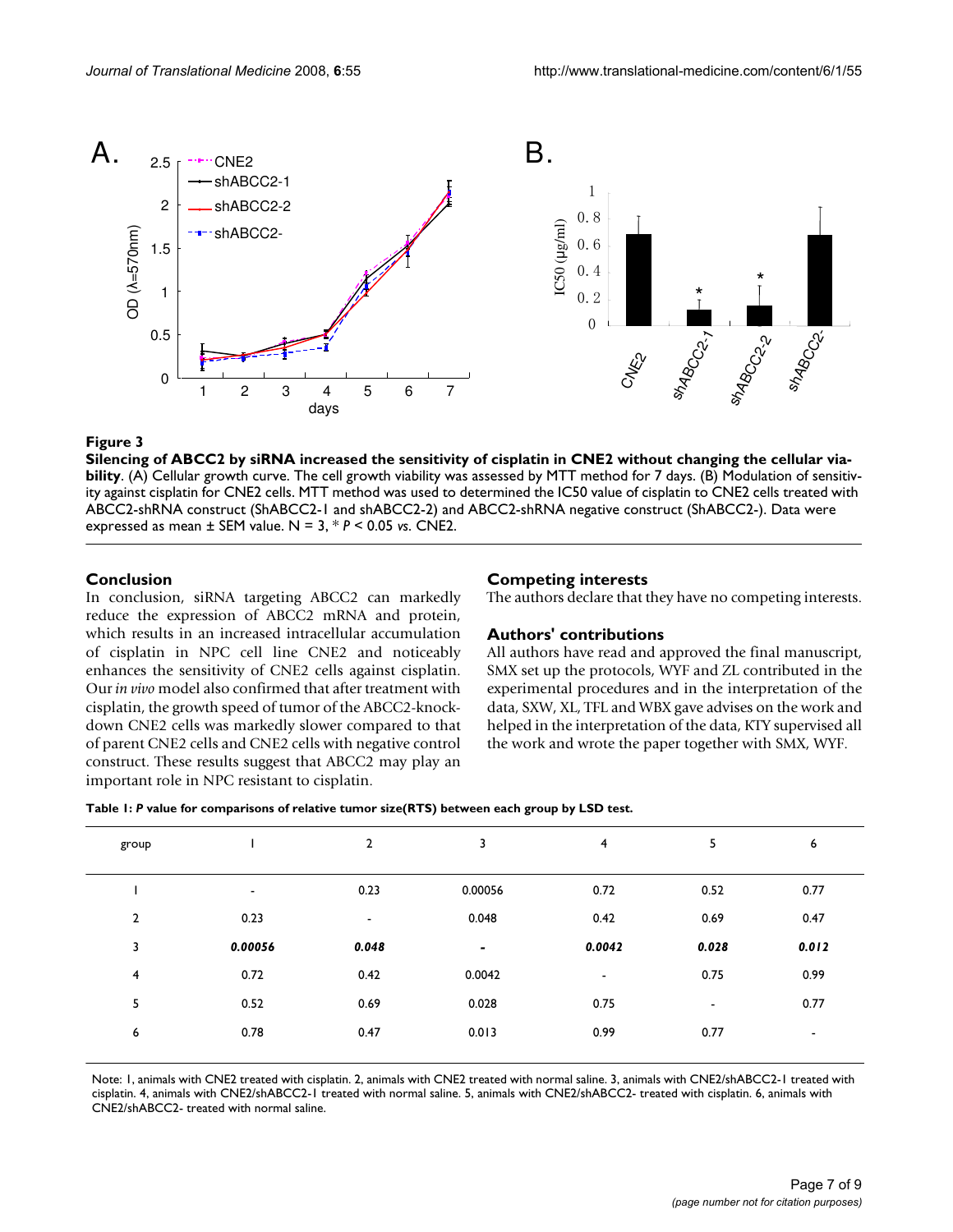

#### **Figure 4** Silencing of ABCC2 by siRNA increased the inhibitory effects of cisar and growth of tumors in number of tumors in  $\mathcal{S}$

**Silencing of ABCC2 by siRNA increased the inhibitory effects of cisplatin on growth of tumors in nude mice**. (A) Expression of ABCC2 in tumor tissues (Immunohistochemistry method, DAB staining, 200×). CNE2, CNE2/shABCC2-1 cells were transplanted s.c. in nude mice, with ABCC2-shRNA negative construct (ShABCC2-) as control. (B) Efficacy of cisplatin on growth of tumors transplanted s.c. in nude mice. The efficacy was evaluated by relative tumor sizes (RTS). At the time of cisplatin administration, the weight of tumors were in the range of 50–200 mg. Data were expressed as mean ± SEM value. \* *P* < 0.05. *P* value were shown in Tab 1. (C) The treated: control (T: C) ratio of tumor weight for s.c. tumors in nude mice. CNE2, CNE2 treated with shABCC2 construct (shABCC2-1) were used, with shABCC2 negative construct (shABCC2-) as control.

#### **Acknowledgements**

This work was supported by Guangzhou Municipal Science and Technology Bureau scientific and technological project (No.2006z3-E4051) and Natural Science Foundation of Guangdong Province (No.05004718).

#### **References**

- 1. Her C: **[Nasopharyngeal cancer and the Southeast Asian](http://www.ncbi.nlm.nih.gov/entrez/query.fcgi?cmd=Retrieve&db=PubMed&dopt=Abstract&list_uids=11352289) [patient.](http://www.ncbi.nlm.nih.gov/entrez/query.fcgi?cmd=Retrieve&db=PubMed&dopt=Abstract&list_uids=11352289)** *Am Fam Physician* 2001, **63:**1776-1782.
- 2. Ahmad A, Stefani S: **[Distant metastases of nasopharyngeal car](http://www.ncbi.nlm.nih.gov/entrez/query.fcgi?cmd=Retrieve&db=PubMed&dopt=Abstract&list_uids=3773537)[cinoma: a study of 256 male patients.](http://www.ncbi.nlm.nih.gov/entrez/query.fcgi?cmd=Retrieve&db=PubMed&dopt=Abstract&list_uids=3773537)** *J Surg Oncol* 1986, **33:**194-197.
- 3. Siu A, Chan C, To K F, Lo K W, Mak K F, Pak W, Chiu B, Tse G MK, Ding M, Li X, Lee J C, Huang D P: **[High frequency of chromosome](http://www.ncbi.nlm.nih.gov/entrez/query.fcgi?cmd=Retrieve&db=PubMed&dopt=Abstract&list_uids=11034072) [3p deletion in histologically normal nasopharyngeal epithelia](http://www.ncbi.nlm.nih.gov/entrez/query.fcgi?cmd=Retrieve&db=PubMed&dopt=Abstract&list_uids=11034072) [from southern Chinese.](http://www.ncbi.nlm.nih.gov/entrez/query.fcgi?cmd=Retrieve&db=PubMed&dopt=Abstract&list_uids=11034072)** *Cancer Res* 2000, **60:**5365-5370.
- 4. Cvitkovic E, Bachouchi M, Boussen H, Busson P, Rousselet G, Mahjoubi R, Flores P, Tursz T, Armand JP, Azli N: **[Leukemoid reaction,](http://www.ncbi.nlm.nih.gov/entrez/query.fcgi?cmd=Retrieve&db=PubMed&dopt=Abstract&list_uids=8246032) bone marrow invasion, fever of unknown origin, and metastatic pattern in the natural history of advanced undifferen[tiated carcinoma of nasopharyngeal type: a review of 255](http://www.ncbi.nlm.nih.gov/entrez/query.fcgi?cmd=Retrieve&db=PubMed&dopt=Abstract&list_uids=8246032) [consecutive cases.](http://www.ncbi.nlm.nih.gov/entrez/query.fcgi?cmd=Retrieve&db=PubMed&dopt=Abstract&list_uids=8246032)** *J Clin Oncol* 1993, **11:**2434-2442.
- 5. Zahid H: **[Cisplatin: mode of cytotoxic action and molecular](http://www.ncbi.nlm.nih.gov/entrez/query.fcgi?cmd=Retrieve&db=PubMed&dopt=Abstract&list_uids=14576837) [basis of resistance.](http://www.ncbi.nlm.nih.gov/entrez/query.fcgi?cmd=Retrieve&db=PubMed&dopt=Abstract&list_uids=14576837)** *Oncogene* 2003, **22:**7265-7279.
- 6. Dean M, Rzhetsky A, Allikmets R: **he Human ATP-Binding Cassette (ABC) Transporter Superfamily.** *Genome Res* 2006, **21:**T1156-1166.
- 7. Taniguchi K, Wada M, Kohno K, Nakamura T, Kawabe T, Kawakami M, Kagotani K, Okumura K, Akiyama S, Kuwano M: **[A human canal](http://www.ncbi.nlm.nih.gov/entrez/query.fcgi?cmd=Retrieve&db=PubMed&dopt=Abstract&list_uids=8797578)icular multispecific organic anion transporter (cMOAT) [gene is overexpressed in cisplatin-resistant human cancer](http://www.ncbi.nlm.nih.gov/entrez/query.fcgi?cmd=Retrieve&db=PubMed&dopt=Abstract&list_uids=8797578) [cell lines with decreased drug accumulation.](http://www.ncbi.nlm.nih.gov/entrez/query.fcgi?cmd=Retrieve&db=PubMed&dopt=Abstract&list_uids=8797578)** *Cancer Res* 1996, **56:**4124-4129.